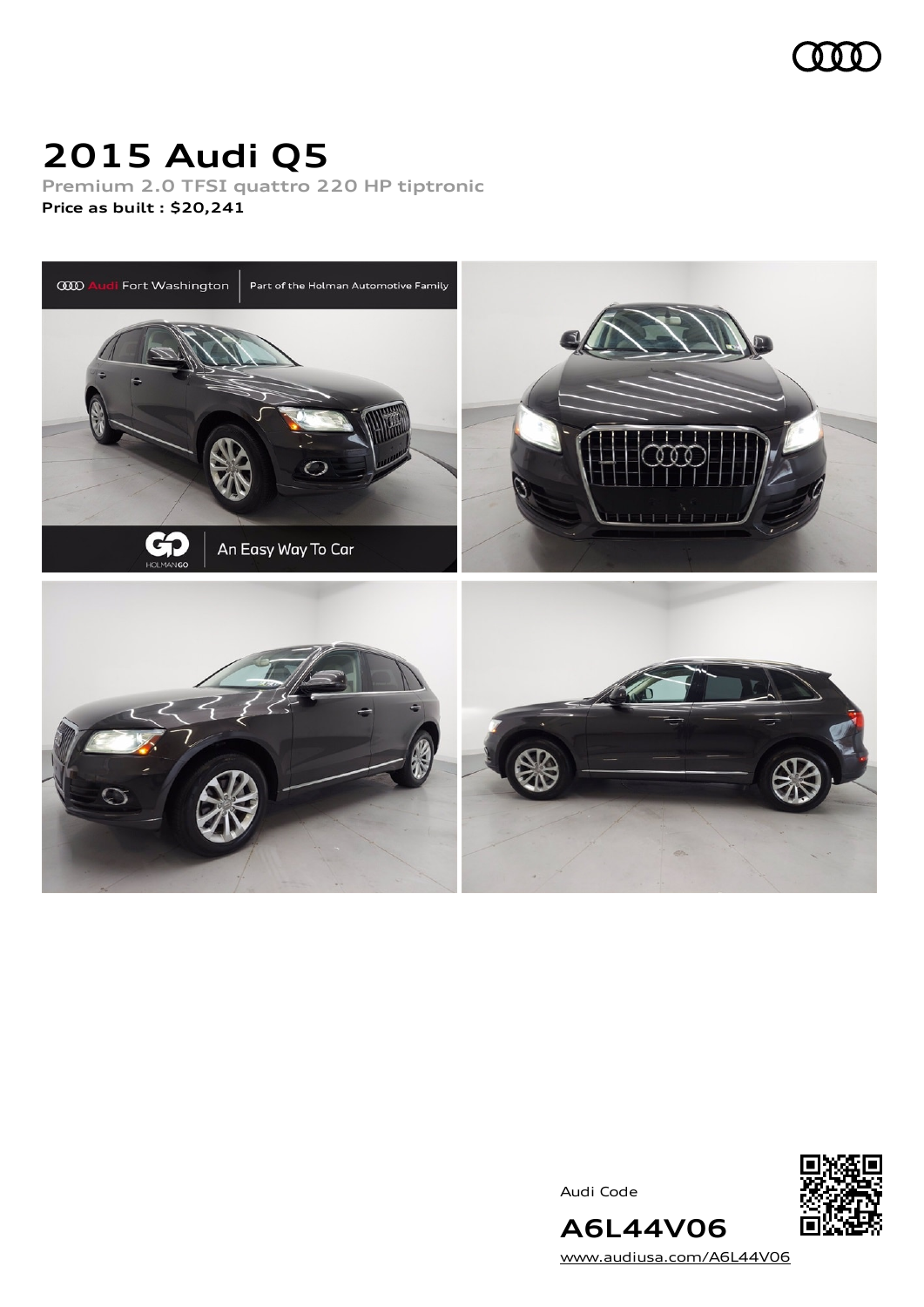### **Summary**

**Audi 2015 Audi Q5** Premium 2.0 TFSI quattro 220 HP tiptronic

**Price as buil[t](#page-10-0)** \$20,241

#### **Exterior colour**

Lava Gray pearl

#### **Interior colour**

#### **Technical Specifications**

| Engine type                  | Four-cylinder                                 |
|------------------------------|-----------------------------------------------|
| stroke                       | Displacement/Bore and 1,984/82.5 x 92.8 cc/mm |
| Torque                       | 258 @ 1,500 lb-ft@rpm                         |
| Top track speed              | 130 mph mph                                   |
| Acceleration (0 - 60<br>mph) | 7.0 sec. seconds                              |
| Recommended fuel             | Premium                                       |



#### **Further Information**

| Type of vehicle | Used car     |  |
|-----------------|--------------|--|
| Mileage         | 93,775 miles |  |
|                 | No           |  |
| Warranty        |              |  |

**Audi Code** A6L44V06

**Your configuration on www.audiusa.com** [www.audiusa.com/A6L44V06](https://www.audiusa.com/A6L44V06)

**Commission number** e76580fb0a0e09b17e99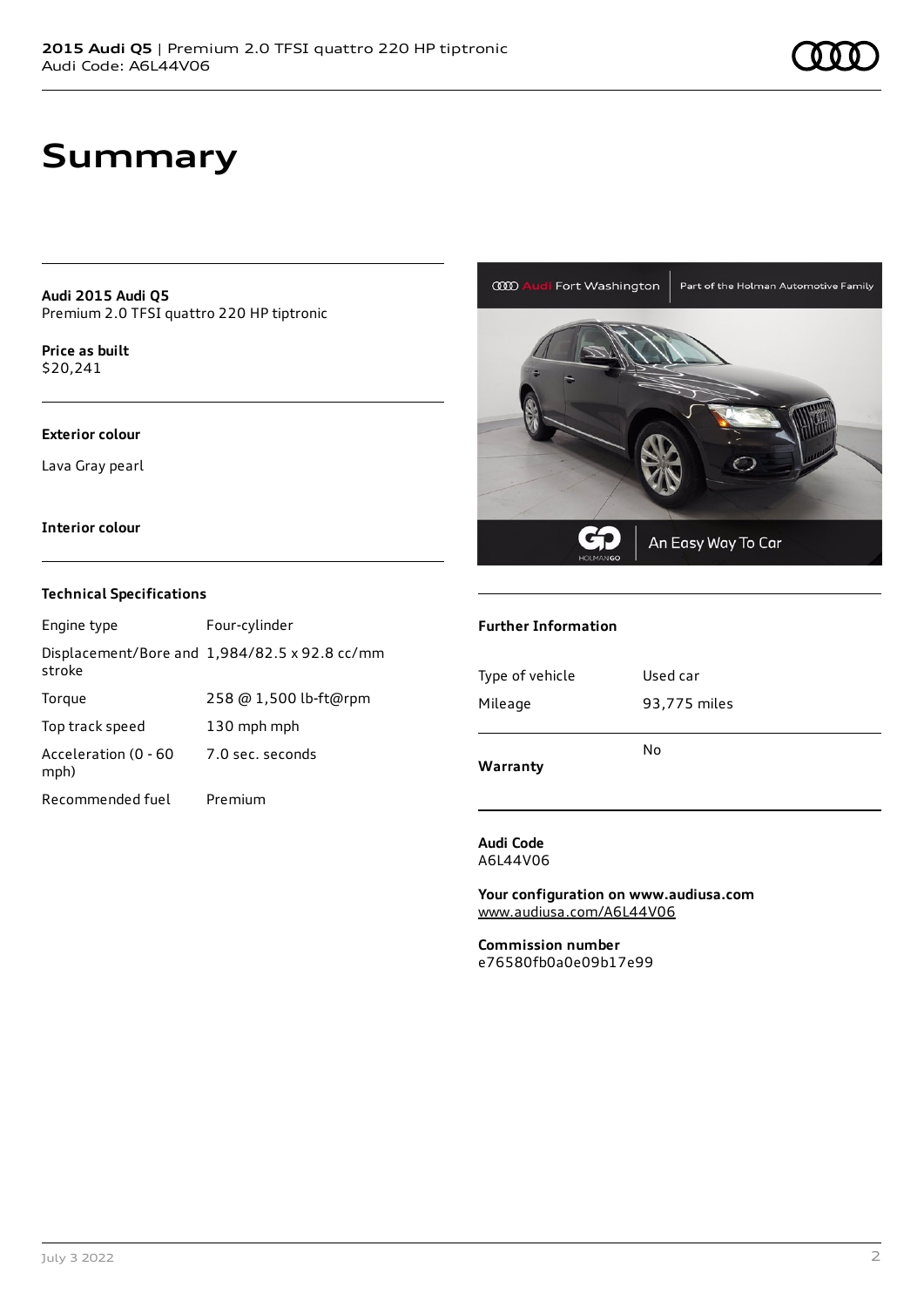# **Equipment**

Lava Gray pearl

HD Radio™ Technology

Voice control

Heated front seats

DVD Player

Color driver information system





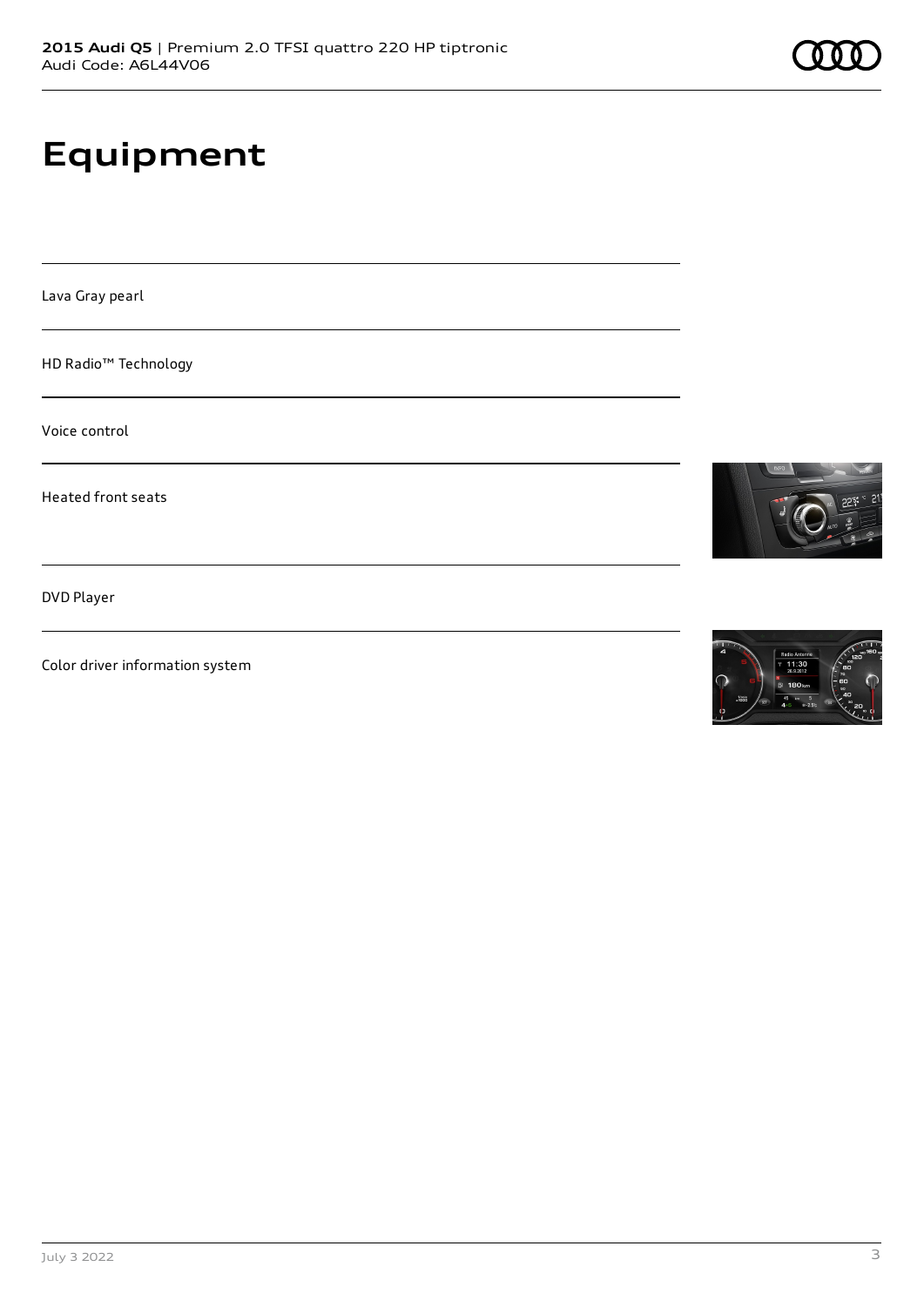### **Standard features**

### **Safety and Security**

| 4UB  | Driver and front-passenger advanced airbags                                       |
|------|-----------------------------------------------------------------------------------|
| 1 AT | Electronic stabilisation control (ESC)                                            |
| UH1  | Electromechanical parking brake                                                   |
| 8T1  | Cruise control with coast, resume and<br>accelerate features                      |
| VC2  | Garage door opener (HomeLink®)                                                    |
| QZ7  | Electromechanical power steering                                                  |
| 7K6  | Tire-pressure monitoring system                                                   |
| 4X3  | Side airbags at front and head airbag system                                      |
| 8N6  | Light / rain sensor                                                               |
| 412  | Power central locking system with safety<br>unlock feature if airbags deploy      |
| 3B7  | ISOFIX child seat mounting and Top Tether<br>anchorage point for outer rear seats |

#### **Exterior**

| 1 D 8           | Provision for towing bracket                     |
|-----------------|--------------------------------------------------|
| 6XD             | Power-adjustable heated exterior side<br>mirrors |
| 1S1             | Car jack                                         |
| 1 B A           | Dynamic suspension                               |
| 3S1             | Aluminum roof rails                              |
| 511             | Rear spoiler                                     |
| 8EH             | Xenon plus headlights                            |
| 803             | Automatic headlight leveling                     |
| HX <sub>2</sub> | 18" 235/60 all-season tires                      |
| 8SL             | LED taillights                                   |
| 4KF             | Privacy glass                                    |

### **Exterior**

| 47B | Stainless steel trunk edge trim and doorsills               |
|-----|-------------------------------------------------------------|
| CB5 | 18" 5-spoke V design wheels with 235/60<br>all-season tires |

#### **Interior**

| QE1             | Storage nets in backs of front seats                                                 |
|-----------------|--------------------------------------------------------------------------------------|
| 7M <sub>0</sub> | Plastic door sill trims                                                              |
| 6N)             | Light cloth headliner                                                                |
| 9AQ             | Four-zone automatic climate control                                                  |
| 4L2             | Interior rear-view mirror with manual dipping<br>function                            |
| QQ1             | Illumination for interior door handles, air<br>vent controls, front footwells        |
| 2ZQ             | Four-spoke multifunction steering wheel                                              |
| 6E3             | Front center armrest                                                                 |
| 7F9             | Leather gearshift knob                                                               |
| 4E9             | Power trunk open/close and hands-free<br>release                                     |
| 5XF             | Dual front sun visors with lighted vanity<br>mirrors                                 |
| 5KA             | Sliding 40/20/40 split folding rear seat with<br>pass-through and adjustable recline |
| 7HA             | Cloth interior on doors                                                              |
| N1F             | Leather seating surfaces                                                             |
| 5MG             | Dark Brown Walnut Wood inlays                                                        |

#### **Infotainment and Driver Assistance**

| UF7 | Audi music interface |
|-----|----------------------|
| 9VD | Audi sound system    |

### **(1/2)**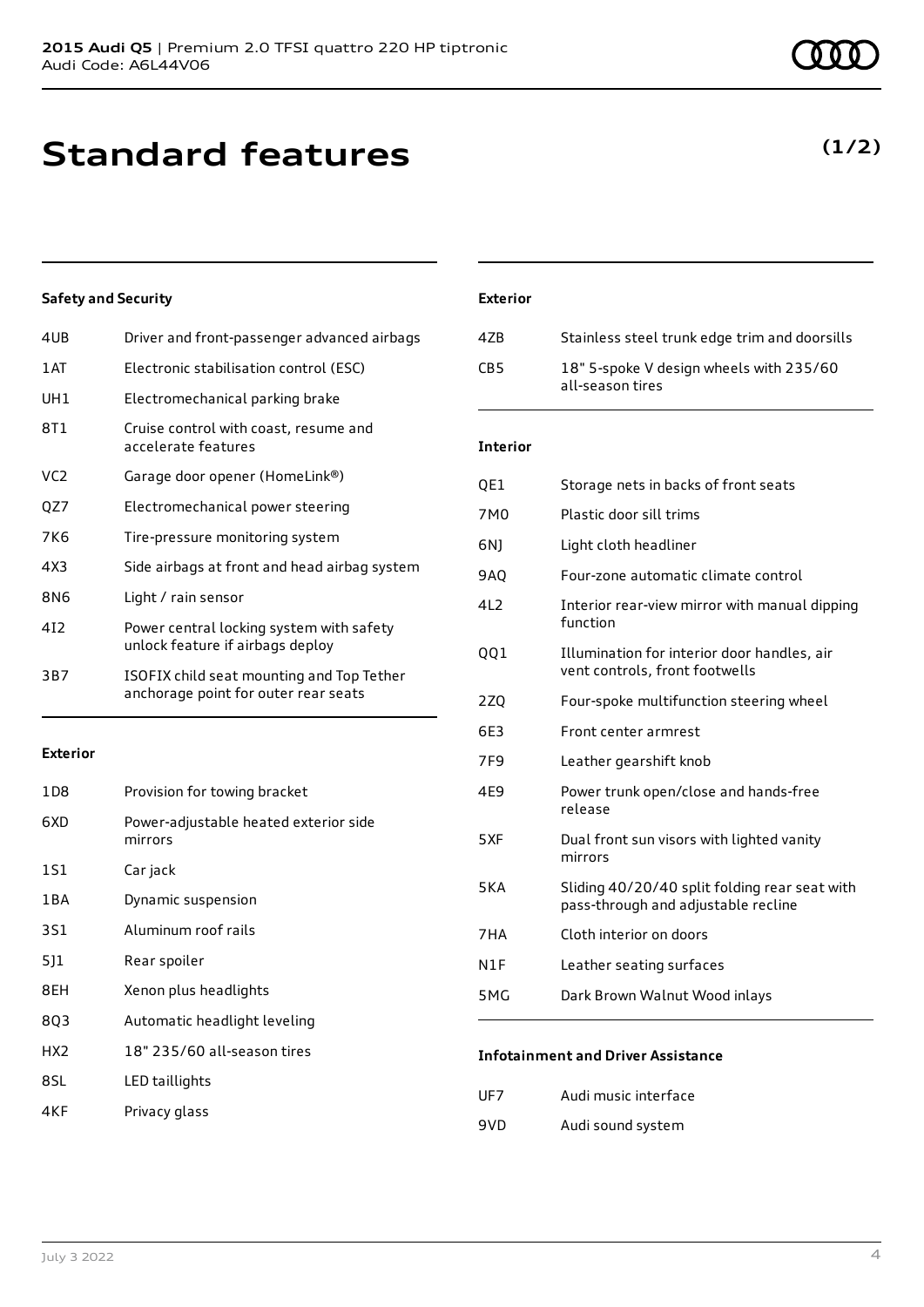**(2/2)**

## **Standard features**

### **Infotainment and Driver Assistance**

9ZX Bluetooth<sup>®</sup> wireless technology preparation for mobile phone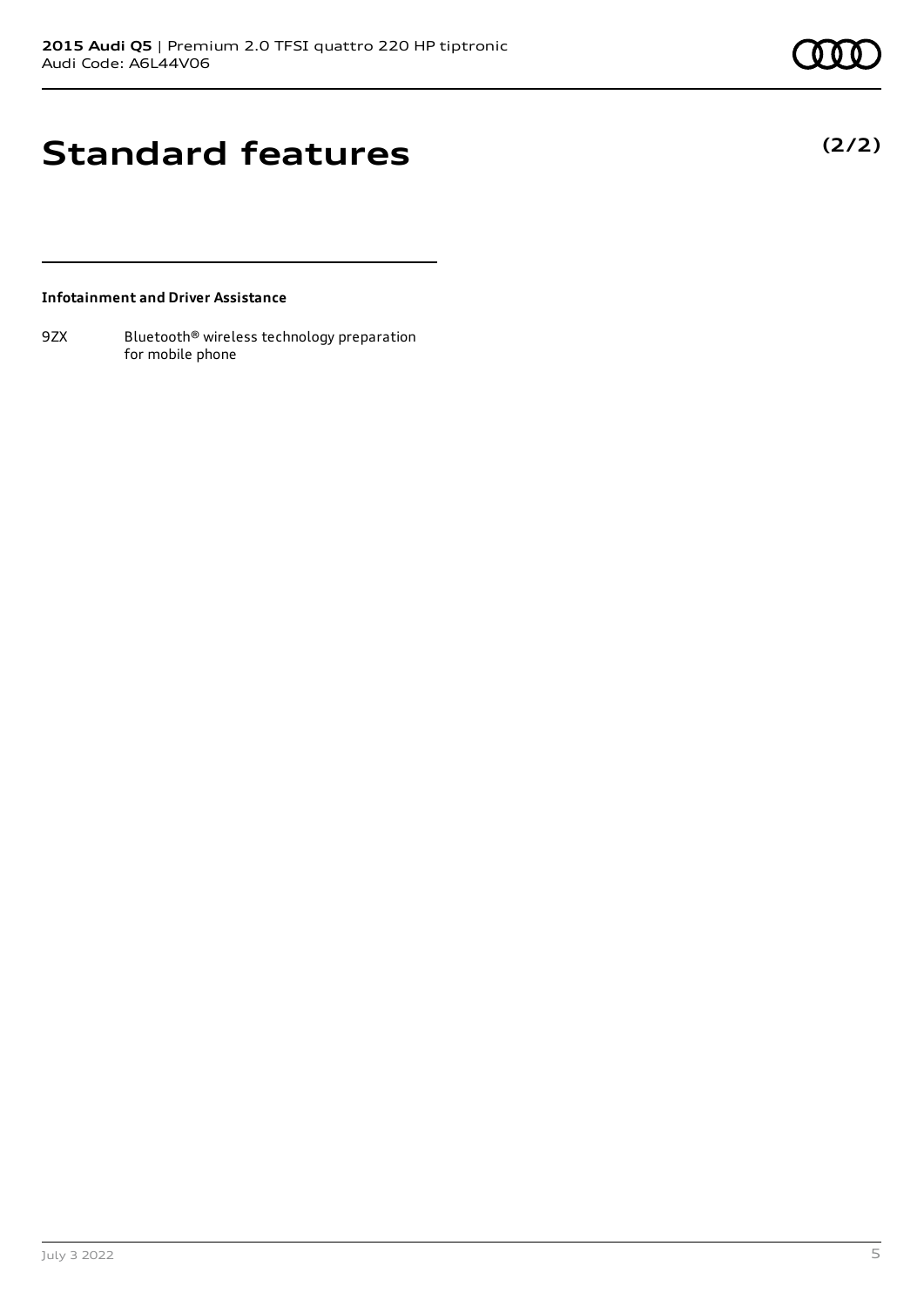# **Dealer remarks**

\*ALL PreOwned Vehicles Undergo a 120 Point Safety Inspection and are Professionally Detailed\*, Non Smoker Vehicle!, Pistachio Beige Leather, Navigation System.

Audi Fort Washington is honored to offer this outstanding 2015 Audi Q5. Lava Gray Pearl Effect 2.0T Premium quattro

2015 Audi Q5 2.0T Premium quattro 20/28 City/Highway MPG

Awards:

\* 2015 IIHS Top Safety Pick+ \* 2015 KBB.com 10 Best Luxury SUVs \* 2015 KBB.com 10 Best Certified Pre-Owned Luxury Cars Under \$30,000

Reviews:

\* If you want a 5-passenger do-anything SUV, but crave luxurious surroundings, there  $\hat{\mathbf{a}} \in \mathbb{R}^N$  a good chance the 2015 Audi Q5 lineup has just the right vehicle for you. Excellent resale values help offset the high cost of purchase. Source: KBB.com

\* Top-notch interior craftsmanship; TDI and hybrid's impressive fuel economy; 3.0T's strong supercharged V6; superb brake performance; sporty handling. Source: Edmunds

\* When a 2015 Audi Q5 drives by, its sporty and sophisticated profile can't be missed. From its dramatic wheels and classy aluminum roof rails to the graceful slope of its roof, this is one SUV that stands apart from the crowd. The Q5 has a Singleframe grille, sleek bumper and light designs, and signature Audi LED technology in the taillights and available daytime running lights. The Q5 presents its occupants with seats placed at the perfect height for easy entry and exit, with virtually no bending or stretching involved. After settling in, occupants find themselves in a cabin filled with luxurious leather and an eye-catching mix of aluminum accents and all-natural walnut trim. The dashboard has been laid out to serve the driver and features an available integrated MMI screen. Rear passengers will enjoy the superb comfort awarded by reclining seats in a 40/20/40 split, independent climate controls, and privacy glass. The turbocharged 211hp 2.0L TFSI engine can achieve 28mpg on a highway cruise, while the supercharged V6 in the 3.0T model pumps out a robust 272hp and 295 pounds-feet of torque. Audi quattro seamlessly spreads the power among all four wheels, all the time, enhancing traction under all conditions. Audi connect with Google Earth imagery and Wi-Fi connectivity allows for up to eight devices. Ten speakers and Audi concert radio amplify the single CD player, mp3 playback capability and iPod integration. Safety features abound in this graceful utility vehicle including power windows with pinch protection, airbags, five-link front suspension and trapezoidal-link rear suspension. Source: The Manufacturer Summary

PRICE EXCLUDES TAXES, LICENSE, AND DOCUMENTARY FEE.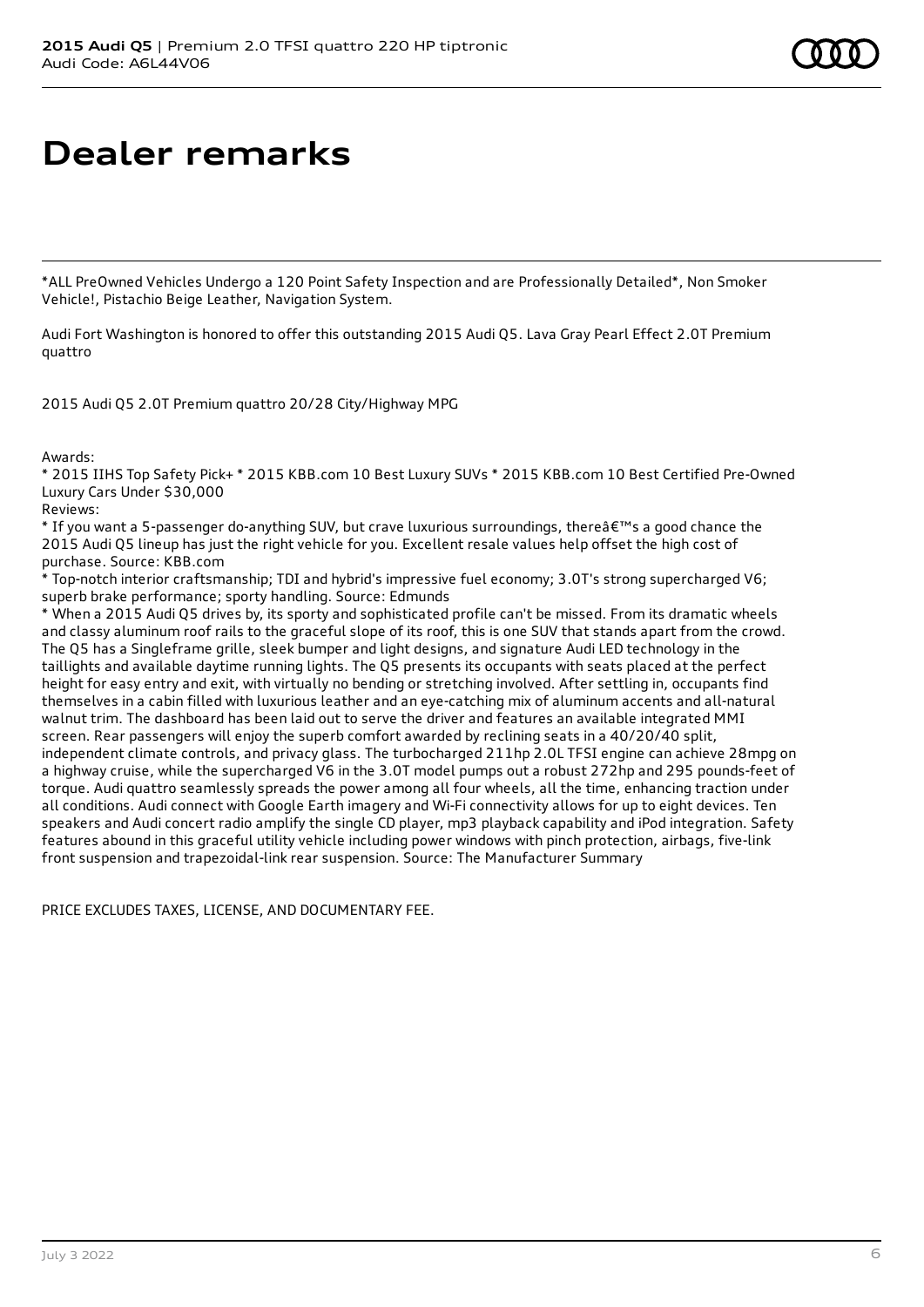# **Technical Specifications**

**(1/2)**

### **Engineering | Performance**

**Electrical system**

Alternator 14 Volts - 150 amp Battery 12 Volts - 80 amp

| Engine type                                 | Four-cylinder                                              |
|---------------------------------------------|------------------------------------------------------------|
| Acceleration (0 - 60<br>mph)                | 7.0 sec. seconds                                           |
| Engine block                                | Cast-iron                                                  |
| Induction/fuel injection Turbocharged/TFSI® |                                                            |
| Cylinder head                               | Aluminum-alloy                                             |
| Max. output ps/hp                           | 220 @ 4,450-6,000 @ rpm                                    |
| Towing capacity                             | 4,400 (maximum towing capacity)<br>/440 (tongue weight) lb |
| stroke                                      | Displacement/Bore and $1,984/82.5 \times 92.8$ cc/mm       |
| Top track speed                             | 130 mph mph                                                |
| Torque                                      | 258 @ 1,500 lb-ft@rpm                                      |
| Valvetrain                                  | 16-valve DOHC with valvelift<br>system                     |

### **Transmission | Drivetrain**

| Gear ratios: 8th         | 0.667                                                                                                      |
|--------------------------|------------------------------------------------------------------------------------------------------------|
| Gear ratios: 6th         | 1.000                                                                                                      |
| Gear ratios: 7th         | 0.839                                                                                                      |
| Gear ratios: Reverse     | 3.317                                                                                                      |
| Gear ratios: Final Drive | 3.760                                                                                                      |
| Gear ratios: 4th         | 1.667                                                                                                      |
|                          |                                                                                                            |
| Transmission             | Eight-speed Tiptronic <sup>®</sup> automatic<br>transmission with quattro <sup>®</sup> all-<br>wheel drive |
| Gear ratios: 5th         | 1.285                                                                                                      |
| Gear ratios: 2nd         | 3.143                                                                                                      |
| Gear ratios: 3rd         | 2.106                                                                                                      |

#### **Steering**

| Steering type                             | Electromechanical power steering<br>system |
|-------------------------------------------|--------------------------------------------|
| Turning diameter, curb-38.1 ft<br>to-curb |                                            |
| Steering ratio                            | 15.9:1                                     |

#### **Suspension**

| Front axle | Five-link front suspension       |
|------------|----------------------------------|
| Rear axle  | Trapezoidal-link rear suspension |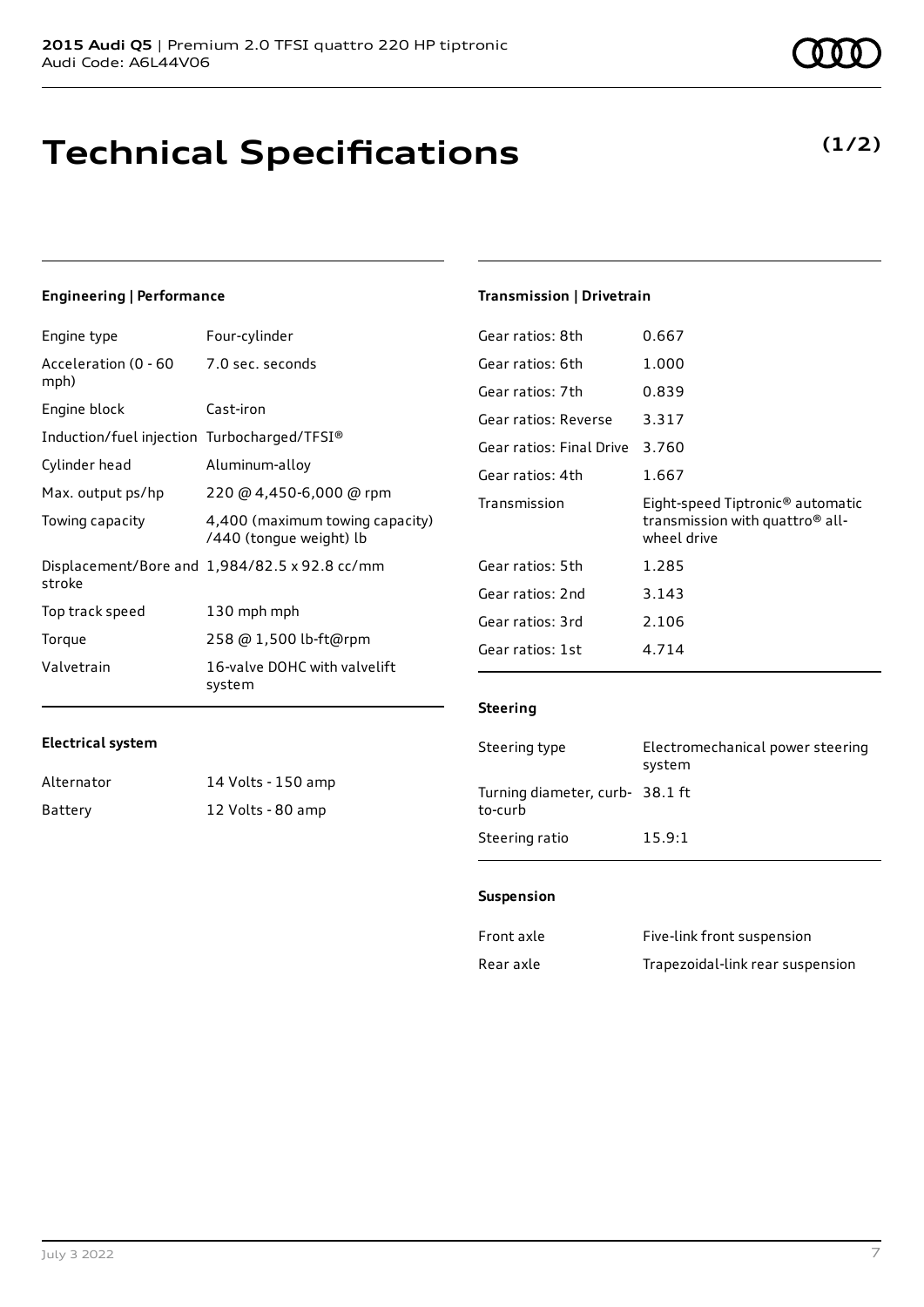# **Technical Specifications**

### **Brakes**

| Front brakes                  | 12.6 (ventilated disc) in                                             | Seating ca           |
|-------------------------------|-----------------------------------------------------------------------|----------------------|
| Rear brakes                   | 11.8 (solid disc) in                                                  | Shoulder re          |
| <b>Body</b>                   |                                                                       | Head room<br>sunroof |
|                               |                                                                       | Leg room,            |
| Material                      | Fully galvanized steel unibody with                                   | Shoulder re          |
|                               | aluminum hood and tailgate and<br>multistep anti-corrosion protection | Head room<br>sunroof |
|                               |                                                                       | Head room            |
| <b>Warranty   Maintenance</b> | Leg room,                                                             |                      |
| Warranty                      | 4-Year/50,000 mile new vehicle                                        | Head room            |
|                               | limited warranty                                                      | Cargo volu           |

### Maintenance 12-Month/5,000 mile (whichever occurs first) NO CHARGE first scheduled maintenance

### **Interior measurements**

| Seating capacity                          | 5                      |
|-------------------------------------------|------------------------|
| Shoulder room, rear                       | 56.4 in                |
| Head room with front<br>sunroof           | 39.4 in                |
| Leg room, rear                            | 37.4 in                |
| Shoulder room, front                      | 57.7 in                |
| Head room with rear<br>sunroof            | 39.0 in                |
| Head room, rear                           | 37.7 in                |
| Leg room, front                           | 41.0 in                |
| Head room, front                          | 38.1 in                |
| Cargo volume, rear<br>seatbacks up/folded | 29.1/57.3 cu ft, cu ft |

### **Exterior Measurements**

| Height                           | 65.2 in  |
|----------------------------------|----------|
| Overall width without<br>mirrors | 74.7 in  |
| Length                           | 182.6 in |
| Wheelbase                        | 110.5 in |
| Drag coefficient                 | .33 Cw   |
| Overall width with<br>mirrors    | 82.2 in  |
| Track rear                       | 63.5 in  |
| <b>Track front</b>               | 63.7 in  |
| Curb weight                      | 4,090 lb |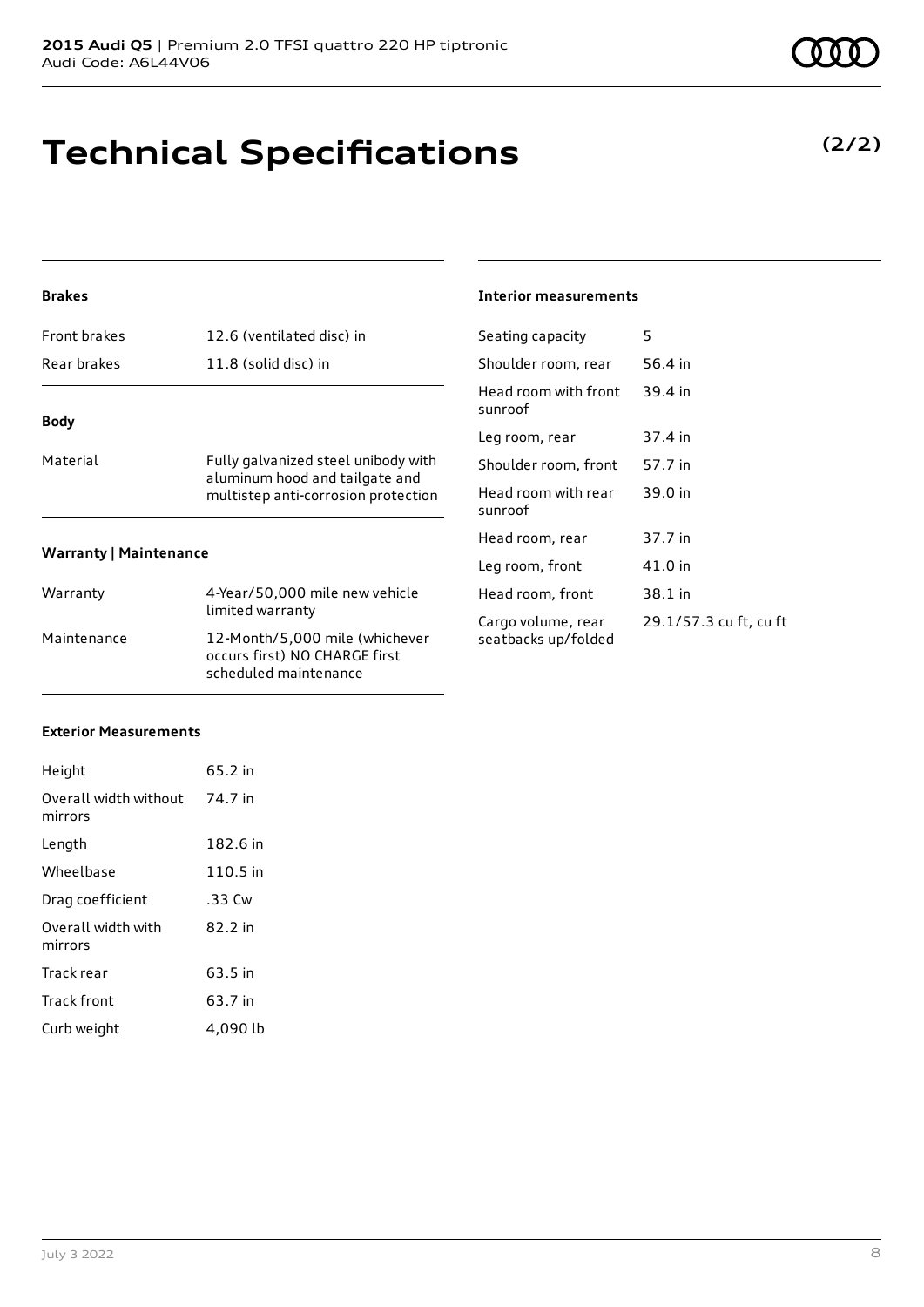### **Consumption- and emission**

### **Consumption by NEDC**

| urban       | 20 mpg   |
|-------------|----------|
| extra-urban | 28 mpg   |
| combined    | $23$ mpg |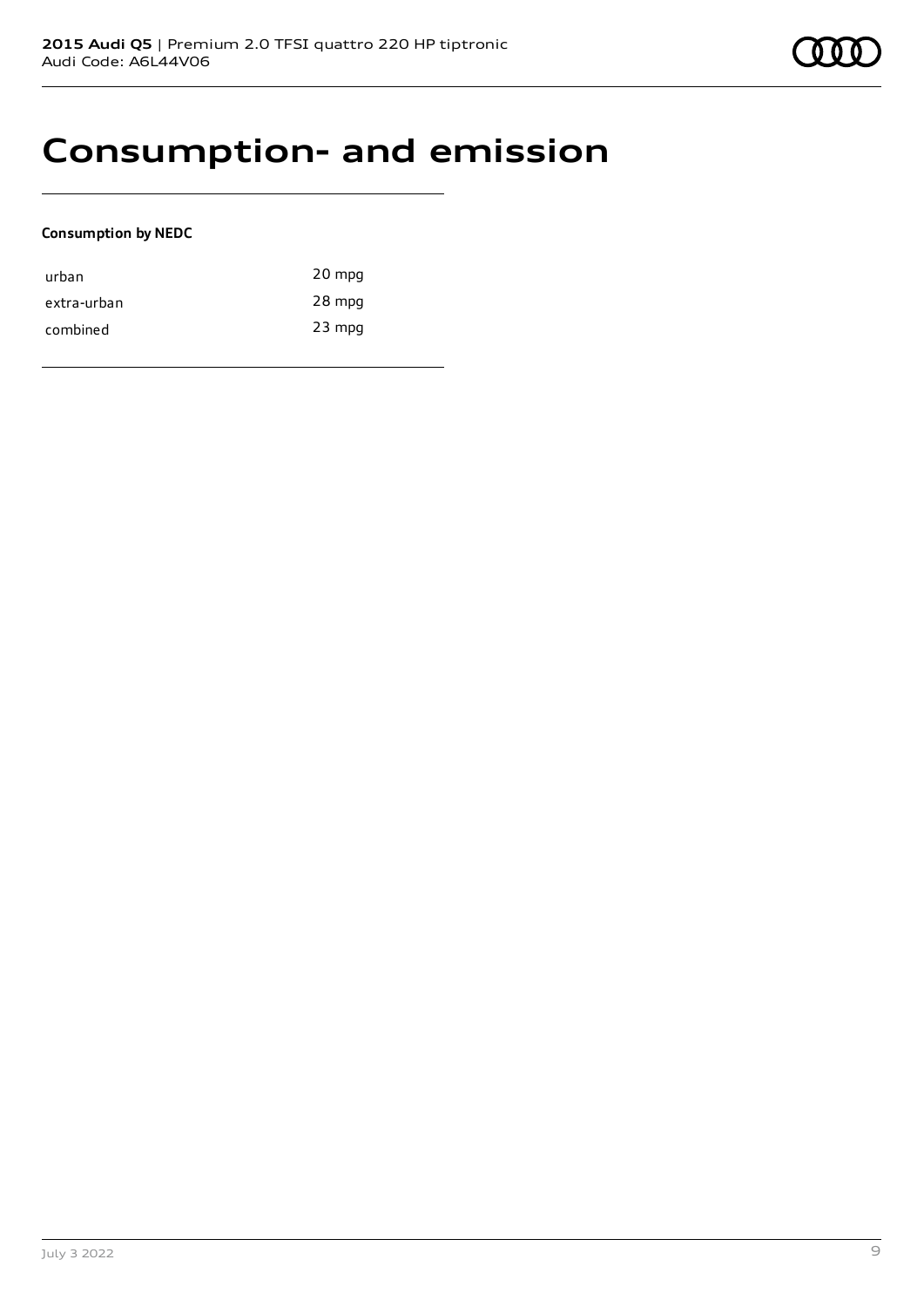

### **Contact**

Dealer **Audi Fort Washington**

428 Pennsylvania Ave 19034 Fort Washington PA

Phone: 2159380600 FAX: 2159385400

www: [https://www.audifortwashington.com](https://www.audifortwashington.com/)